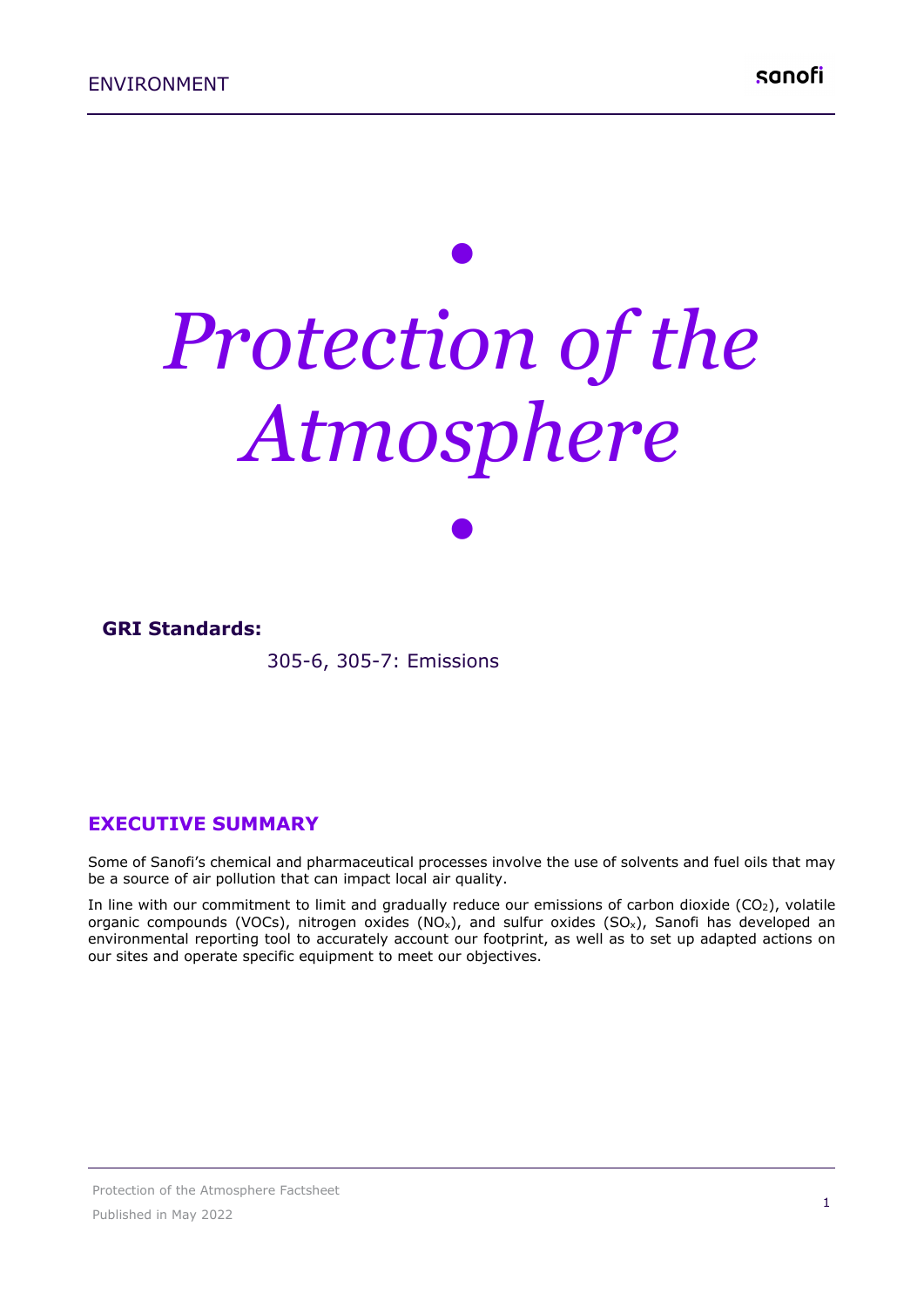## **TABLE OF CONTENTS**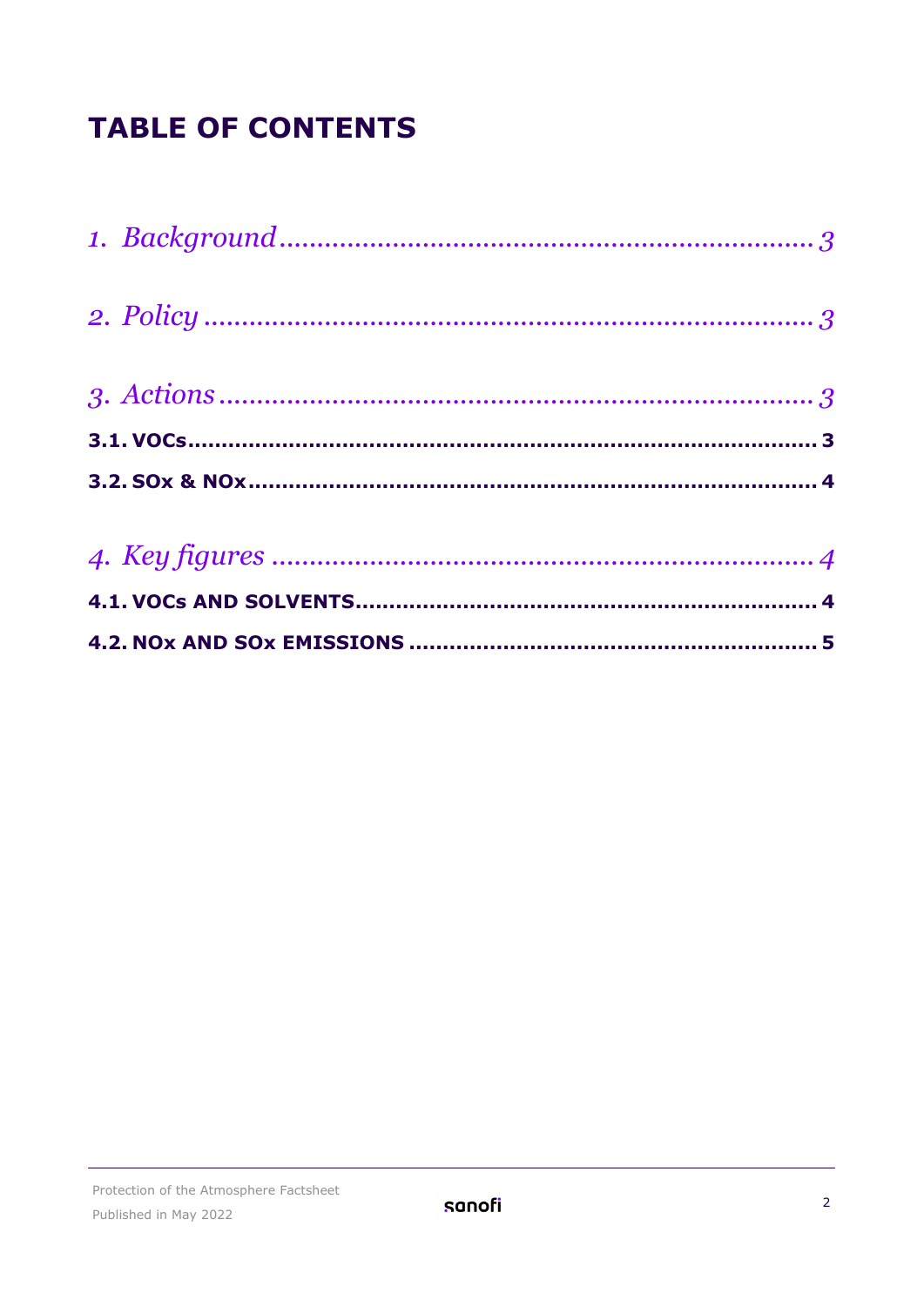## <span id="page-2-0"></span>*1. Background*

Sanofi is concerned not only about carbon dioxide (CO<sub>2</sub>) emissions, but about all air emissions responsible for impacting local air quality, including:

- $\bullet$ volatile organic compounds (VOCs);
- $\bullet$  sulfur oxides (SO<sub>x</sub>);
- nitrogen oxides (NOx); and  $\bullet$
- $\bullet$ ozone depleting substances (ODS).

Some of our activities may be a source of air pollution:

- VOCs are primarily emitted by chemical processes and by some pharmaceutical processes involving the use of solvents;
- fuel oils used in boilers for heating and steam production at Sanofi sites may be a source of  $SO<sub>x</sub>$  and  $\bullet$  $NO<sub>x</sub>$ ; and
- the use of heavy fuel oil and coal can be a source of fine dust emissions.  $\bullet$

## <span id="page-2-1"></span>*2. Policy*

In line with our commitment to limit emissions resulting from our activities, Sanofi's objective is to gradually reduce emissions of VOCs,  $SO<sub>x</sub>$ , and  $NO<sub>x</sub>$  released into the atmosphere, in compliance with regional regulations. Thanks to our new environmental reporting tool, we are able obtain an accurate accounting of our footprint.

The calculation of VOC emissions at our sites is based on the solvents' mass balance by considering organic solvent consumption and end of life.

The annual reporting of  $NO<sub>x</sub>$  and  $SO<sub>x</sub>$  emissions is linked to liquid fuels, gas and coal consumption reported by the sites. This data is then compared to the site's energy consumption data.

## <span id="page-2-2"></span>*3. Actions*

#### <span id="page-2-3"></span>**3.1. VOCs**

In the past, sites used different methods to calculate VOC emissions. In 2015, in order to ensure the reliability of our VOC emissions data, Sanofi changed reporting methods by sending a specific questionnaire focusing on sites that reported solvent consumption of five tonnes or more in 2014 (representing more than 68 sites). In 2016, Sanofi continued implementing its solvent management plan to improve solvent reporting and extend the reporting scope to all Sanofi sites. In 2017, following the audit comments, an updated release of the IS tool was deployed. Our management plan entailed:

- an update of the VOCs standard: clearer definitions with more guidance on methodology (update of Key Performance Indicators, adjustment of definitions, etc.);
- $\bullet$ review of guidance to help the sites comply with the standard;
- **e** eLearnings and webinars to share new documents;
- $\bullet$ annual reporting;
- $\bullet$ improvement of the survey: clearer, more detailed, and expanded to include all Sanofi sites; and
- conference calls for assistance as needed.  $\bullet$

In order to reduce VOCs, our strategy focuses on:

- reducing emissions at the source by adapting processes and limiting the use of solvents; and
- capturing and treating residual VOC emissions.

Protection of the Atmosphere Factsheet Published in May 2022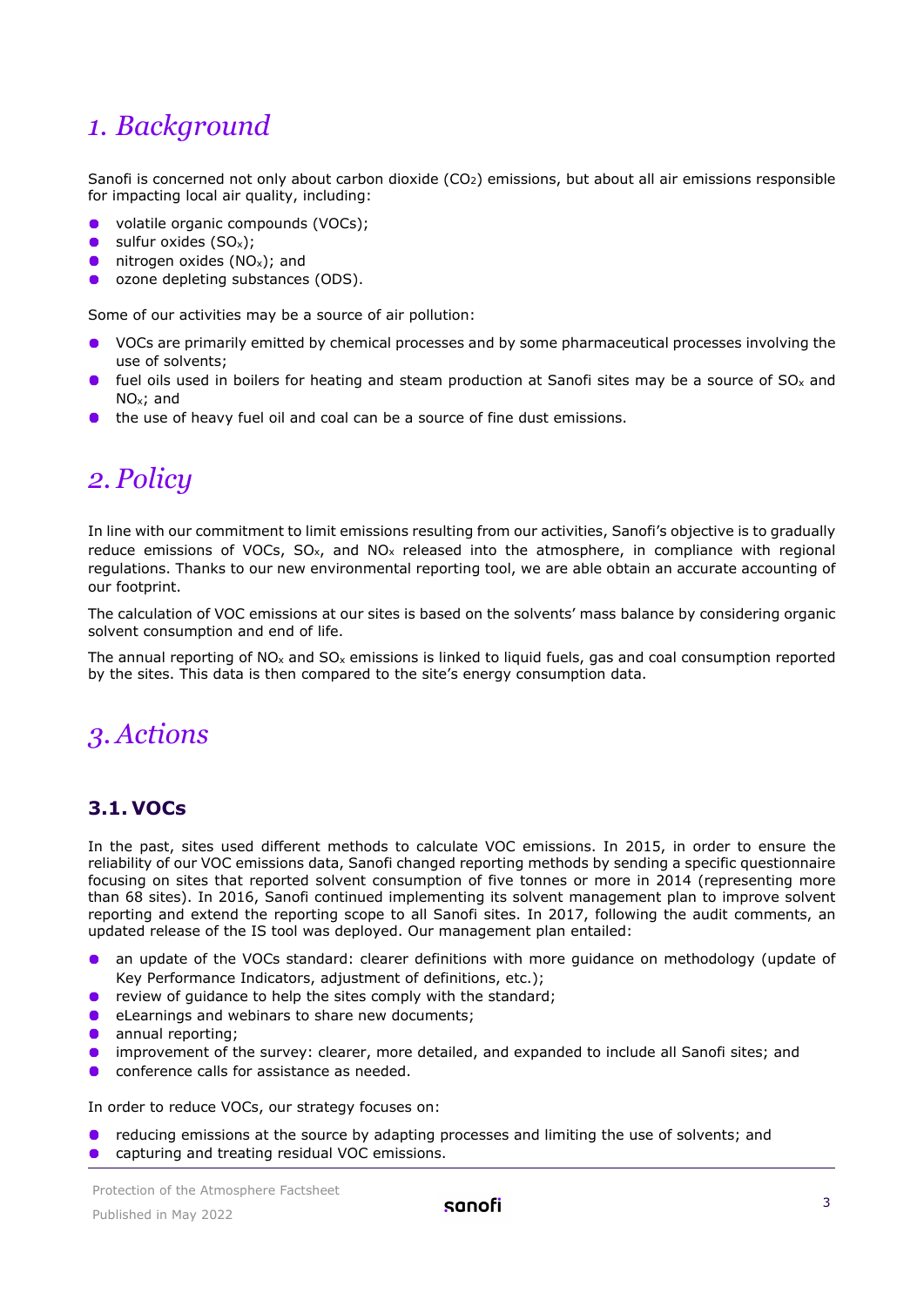To capture VOCs, Sanofi has set up and operates specific equipment in accordance with European regulations, encompassing the best available technologies:

- equipment to condense and trap common VOCs;
- $\bullet$ scrubbers;
- active carbon filters; and
- thermal oxidizers for VOCs that cannot be recovered by simpler means.

### <span id="page-3-0"></span>**3.2. SOx & NOx**

 $SO_x$  emissions are caused by liquid fuels and coal consumption. To reduce emissions of  $SO_x$  (and also  $CO_2$ ), most of our sites have replaced coal with natural gas as their primary source of fossil fuel in boilers. The fuels are used to produce electricity for emergency generators and very occasionally for heat production. Generally, by setting up means to reduce carbon emissions, we reduce  $SO<sub>x</sub>$  emissions at the same time. Therefore, the CO<sub>2</sub> initiatives implemented at our sites also have an impact on  $SO_x$  and  $NO_x$  emissions.

*For more information, see our [Document Center](https://www.sanofi.com/en/our-responsibility/documents-center) : Carbon Footprint (Scopes 1, 2 & 3) Factsheet.*

To date,  $SO_x \& NO_x$  emissions have been calculated from energy consumption using formulas developed to over-estimate emissions and measurements for large combustion plants (>50MW).

Emission factors for  $SO_x$  and  $NO_x$  were updated and adjusted for sites that are unable to provide direct measurements.

## <span id="page-3-1"></span>*4.Key figures*

*The indicators for VOC were reviewed by Statutory Auditors, who expressed an assurance specifically concerning these data as part of their review of the Universal Registration Document, which addresses the new requirements of the European directive on Non-Financial Information (transposed in French law in the Déclaration de Performance Extra-Financière - DPEF). Their assurance statement, describing the work they performed as well as their comments and conclusions, is available at the end of the URD 2021.*

<span id="page-3-2"></span>*For more information, see our [Publications.](https://www.sanofi.com/en/investors/reports-and-publications/financial-and-csr-reports)*

#### **4.1. VOCs AND SOLVENTS**

An internal Sanofi standard based on European directives is applied in all regions.

| Volatile organic compounds (VOCs) (tonnes) | 2021    | 2020    | 2019 (baseline<br>year) | <b>Change</b><br>vs 2019 (%) |
|--------------------------------------------|---------|---------|-------------------------|------------------------------|
| VOCs (estimated)                           | 2.708   | 2.861   | 2.932                   | $-8%$                        |
| SO <sub>v</sub> - direct emissions         | 110     | 176     | 203                     | $-46%$                       |
| <b>Solvents (tonnes)</b>                   | 2021    | 2020    | 2019<br>(baseline year) | Change<br>vs 2019 (%)        |
| Solvents used                              | 164,938 | 190.691 | 184,456                 | $-11%$                       |
| % regenerated                              | 57%     | 63%     | 62%                     | $-8%$                        |